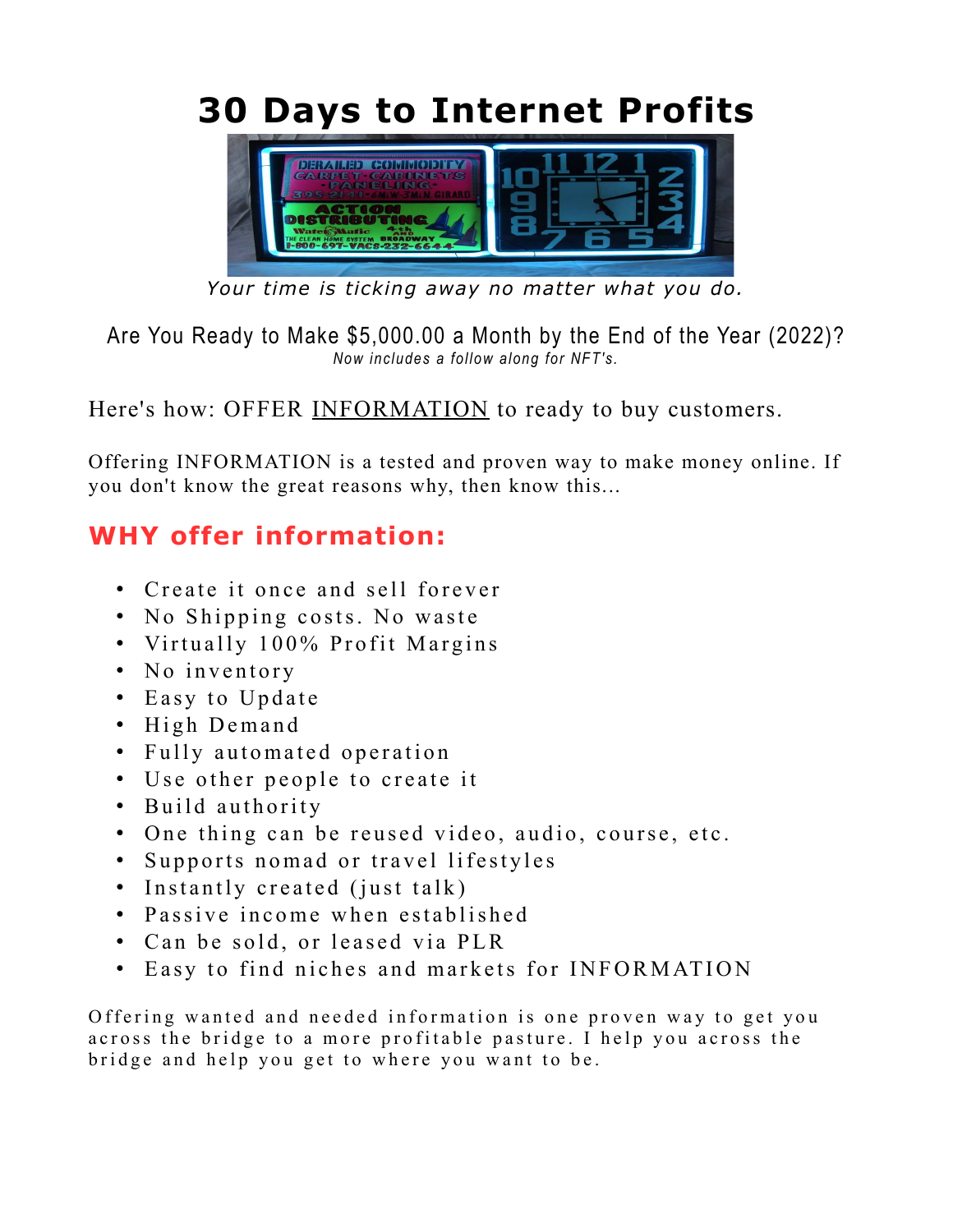

Allow me to help you get over the bridge to a more profitable future.

Listen, you get to do anything you want online. But if you were to examine the top money makers, they ALL have some sort or form of information to offer to you.

Today many of the top Crypto Mavens are making more money selling HOW-TO information than they make with Crypto trading.

And here is the important thing: even if you think you have nothing to offer to the world, one talk with me and you'll find out you DO have some hidden and stored value in your brain and I'll help you get it out and into the marketplace.

Here is the deal. I will create an information product for you, mostly in the form of a short report but it can take many other forms, I cater to what you want to do.

Once I create it, it is all yours to sell it and/or use it to get names on a list.

Offering information is a tested and proven path to more income.



Just around the bend is a bright future if you choose to follow it.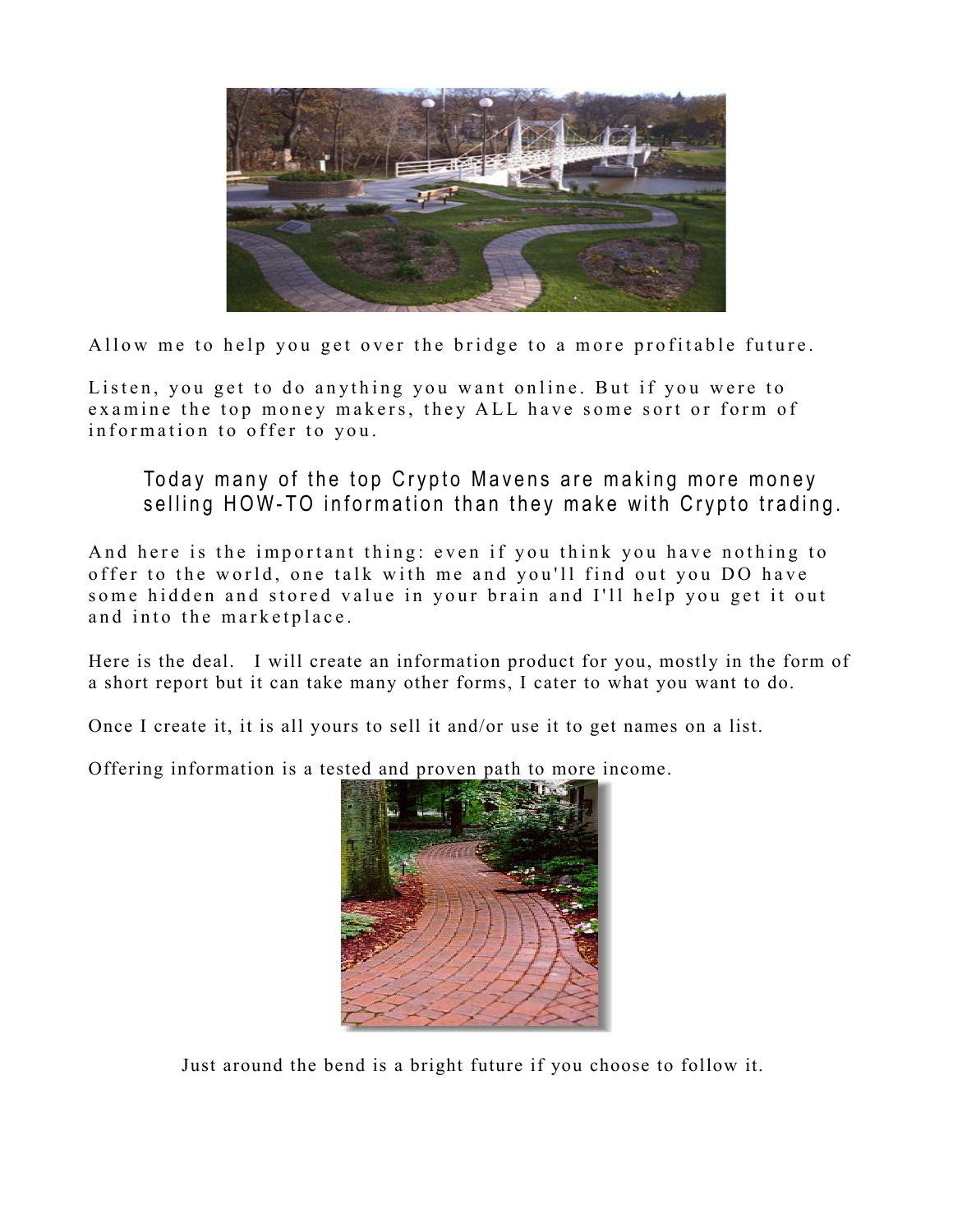You know information sells, because YOU have bought it, maybe too much of it, but now you get to be on the receiving end of the cash flow, isn't that a better way to go?

These short specialty reports run 4 to 10+ pages in a PDF file. I will be your ghost writer, complete the report ready to be offered, and you put your name on it and use it however you want. Or I can help you create audio, video or whatever you need, even websites, blogs, forums or almost anything else.

Look it isn't rocket science and doesn't require much knowledge either, I'm pretty far from being called a genius (except in sarcasm), truth is, I ain't no Einstein.



Here are samples of short information products. I can show you plenty more upon request, after all I have created over 75 by myself and another 25+ with other people. Just ask, I'll email you even more examples.

<https://www.angelfire.com/biz/gjbiz/2021a.pdf>Short report.

<https://www.angelfire.com/biz/gjbiz/ccc.pdf>Sample sales sheet but not a landing page.

<https://www.angelfire.com/biz/gjbiz/persuasion1.pdf>Sample Hotsheet.

That is the sales pitch, take it or leave it. I will also offer a FREE online consult to help you flesh out your idea first.

But the most important thing is, I will show you how and help you market your information as part of the deal.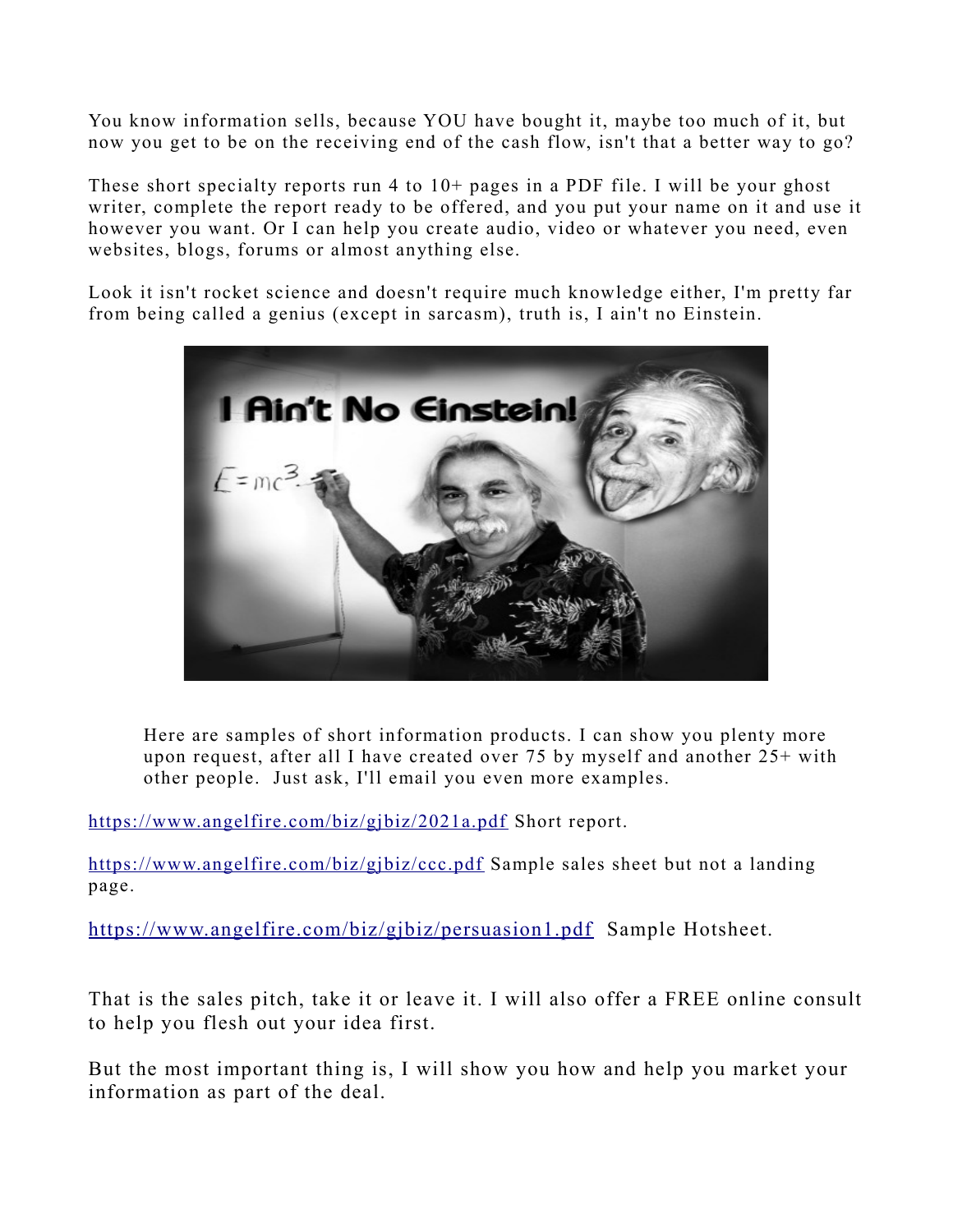Hey, I'm retired. This is for fun and keeps me sharp, when it gets to be too much, this offer disappears. Fair enough?

## NEW FOR APRIL 2022. Read this, it is important.

I am about to launch my ART work, mostly as NFT, the now famous Non Fungible Token, as well as some one of a kind framed art. This has been a Top Secret project for several months. It will remain a secret, however, if you are selected to join in this offer, I have a private forum to follow along with my entire marketing campaign for my art. I have a foot in the old world of Mail Order and Remote Direct Marketing and one in the New World of all things Crypto. This is a look over my shoulder as I build my Network of art dealers.



Hey, I've been selling information products for over 40 years. I've created, written, co-authored, ghost written scores of white papers, HOTSHEETS, specialty reports and also advertising campaigns.

I've never applied for a job in marketing or as a copywriter, however, 100 million dollar a year companies recruited me and made offers I couldn't refuse.

Normally my rate for this would be \$5,997,00. Every so often, for a limited time to a limited number of people, I only charged 997.00

TODAY, this SPRING ONLY (2022) it is:

Make me an offer.

I know money might be tight. So, if you are cash strapped and on the way to the poor house, I am willing to work with as a joint venture partner, or listen and entertain any OFFER you might want to make. Yea, I'm out of my mind.

But maybe I will find that one person who has so much stored value in their brain, that with my help, turns into a gushing geyser of profits, we both will laugh all the way to the bank. Who knows?

So, talk to me. Send an email, start a conversation, let's flesh out your idea, let me know what you want, fair enough?